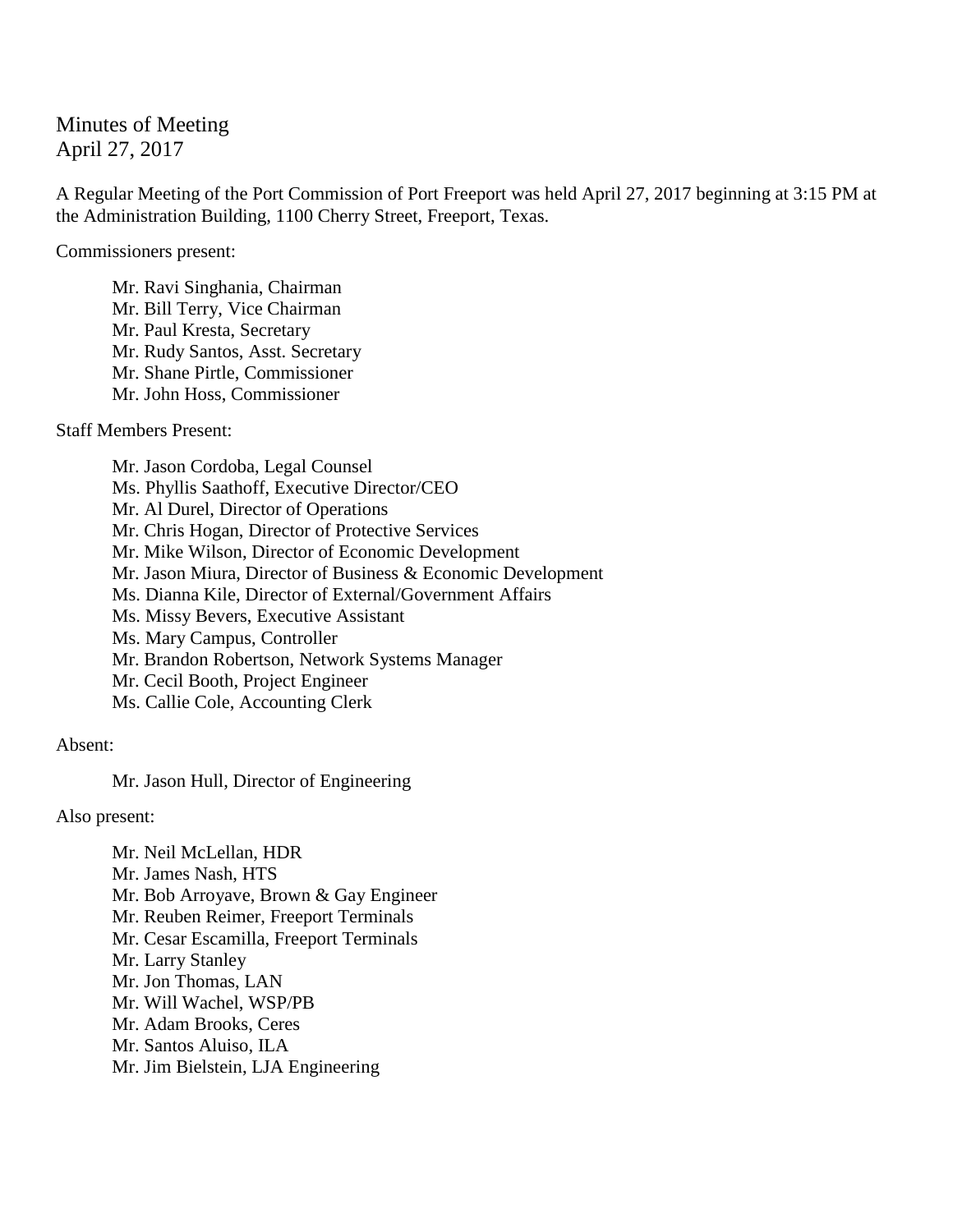- 1. CONVENE OPEN SESSION in accordance with Texas Government Code Section 551.001, et. seq., to review and consider the following:
- 2. Invocation Commissioner Shane Pirtle
- 3. Pledge of Allegiance: U.S. Flag & Texas Flag
- 4. Roll Call. All members of the Board were present.
- 5. Safety Briefing Mr. Chris Hogan.
- 6. Approval of minutes from the Special Meeting held March 23, 2017 and the Regular Meeting held April 13, 2017.

A motion was made by Commissioner Kresta to approve the minutes as presented. The motion was seconded by Commissioner Santos with all Commissioners present voting in favor of the motion.

- 7. Reports from Executive Staff:
	- A. Receive report from Executive Director/CEO on activities and matters related to administrative affairs. Port tenant updates, USCOE, rail issues, AAPA Committees, leases, contracts, upcoming Port and civic events and other related administrative affairs.

Ms. Saathoff updated the Board on legislative matters including SB2265 – Expand Authority of the Gulf Coast Waste Disposal Authority, SB1921/HB 4156 – Corridor Bills, HB 2557 - Rail District Bill, and SB 28 – Ship Channel Improvement Revolving Fund. The Rail District met April 21 in Richmond and the Alliance Quarterly Membership Luncheon was April 19. Ms. Saathoff attended the BCPC Responsible Care Luncheon earlier today and will be attending the 36A Coalition Infrastructure Conference May 11 where she will be speaking. Commissioner Pirtle is also scheduled to attend. The Port has been nominated for the Distinguished Leadership Award by the Angleton Chamber of Commerce Leadership Group. The luncheon for this award is also scheduled for May 11. The Port's annual Take-A-Child Fishing Tournament is scheduled for May 13 at Freeport Municipal Park.

B. Receive report from Controller on monthly activity and matters related to financial results, investments, insurance, leases, real property matters and other related administrative affairs.

Ms. Campus updated the Board on quarterly investment reports followed by a financial presentation and update for the first six months of the year to the Board.

C. Receive report Director of External/Governmental Affairs on activities and matters related to federal, state and local governmental affairs, upcoming Port and civic events and other related governmental affairs.

Ms. Kile congratulated Jason Cordoba on the birth of his son. Port Freeport is hosting a group of Boy Scouts May 1 for an update and tour of the Port. Ms. Kile also reported that the last person of the first phase of the East End project has moved into her new house.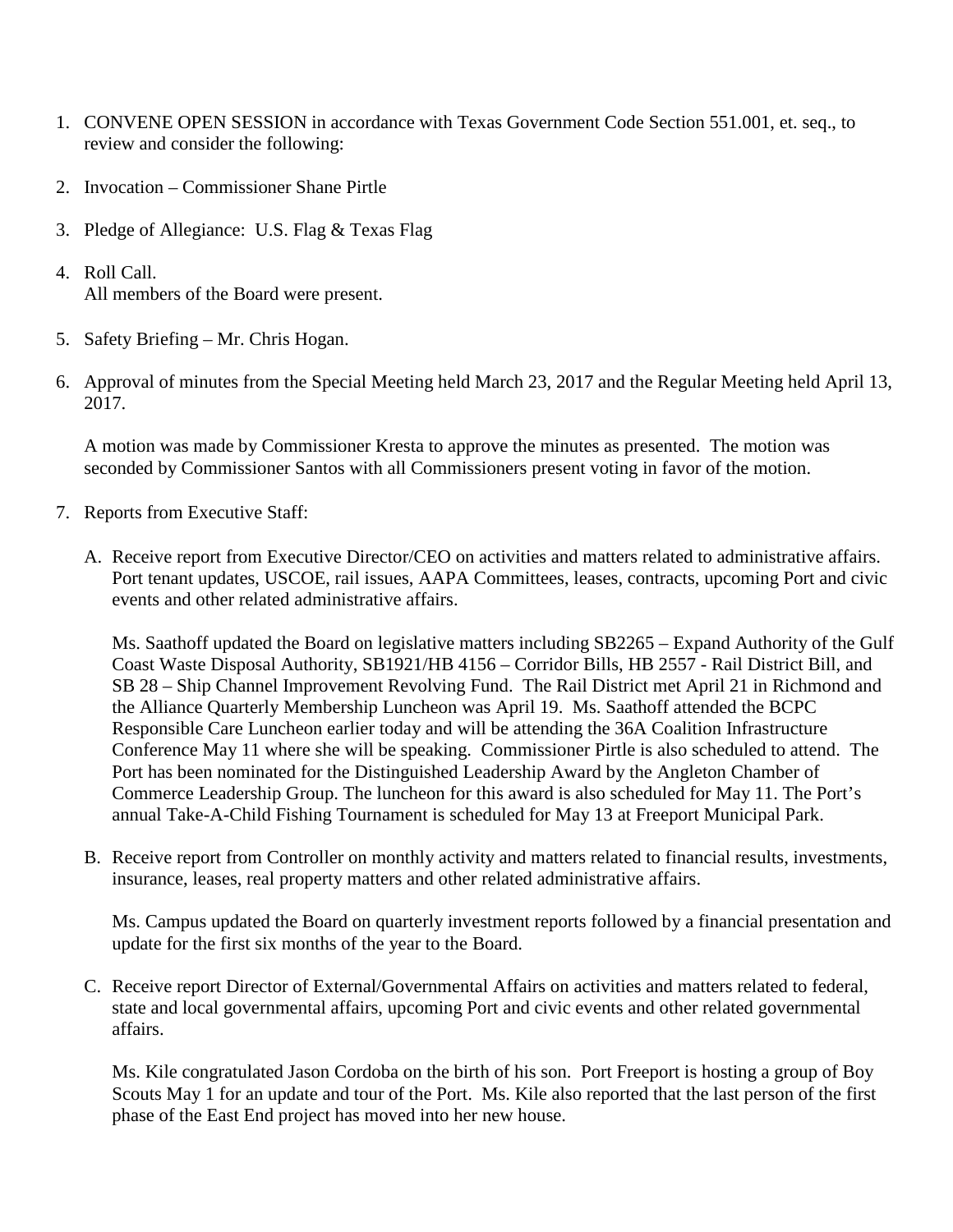D. Receive report from Director of Engineering on activities and matters related to Freeport Harbor Federal Channel, capital projects and other projects, Hydrographic Report and other related facility engineering matters.

Mr. Hull submitted a written report in his absence. Ms. Saathoff mentioned highlights from Mr. Hull's report including additional lighting in the channel, the FHCIP GRR public comment period, the new housing project 2017, Building 51 Pavement project and Cathodic Protection Repairs.

E. Receive report from Director of Operations on activities and matters related to operations, vessel activity, tonnage and other related port operation matters.

Mr. Durel reported on March stats stating it was a good month for the Port with a total of 23 vessels. April is also looking to be a good month with project cargo strong and Riviana with two vessels. He also shared pictures from the bagged rice vessel and the cable reel motor from Crane #2.

F. Receive report from Director of Protective Services on matters related to safety meetings/injury report, security meetings, EMS update and other related safety, security and environmental matters.

Mr. Hogan reported attending the Change of Command Ceremony for Captain Kevin Oditt who is the new Captain of the Port for the Sector. He also attended the retirement ceremony for Captain Peter Martin. Additionally, Mr. Hogan reported on an accident involving a Port employee.

G. Receive report from Director of Business & Economic Development on activities and matters related to industry meetings and Port presentations, Port events, and other related trade development or community relation matters.

Mr. Miura announced that Marketing Specialist Abbey Whitney's last day will be April 28. He also reported on project cargo activity and the upcoming OTC Conference in Houston next week beginning May 1. Commissioner Singhania inquired about Hoegh's performance for future. Mr. Miura will follow-up with an answer at later date.

- 8. Receive report from Commissioners on matters related to:
	- A. April 13 Finance Advisory Committee Commissioner Terry reported the committee discussed a proposed contract with Dynamics Software in the amount of \$360,210 for financial software. They also discussed the authorization of expenditures for Breakbulk 2017. Both items were recommended for approval to the Board later that day.
	- B. Meetings and conferences attended, Port presentations and other related Port Commission matters. Commissioner Pirtle reported attending the Southern Brazoria County Traffic Safety Meeting and the West Columbia Rotary Shrimp Boil.

Commissioner Kresta also reported attending the West Columbia Rotary Shrimp Boil.

Commissioner Singhania reported traveling to Austin to attend the hearing regarding the Rail District bill and testifying on behalf of Port Freeport. He also reported attending the Alliance Quarterly Membership Meeting and the BCPC Luncheon today with Ms. Saathoff. Commissioner Singhania also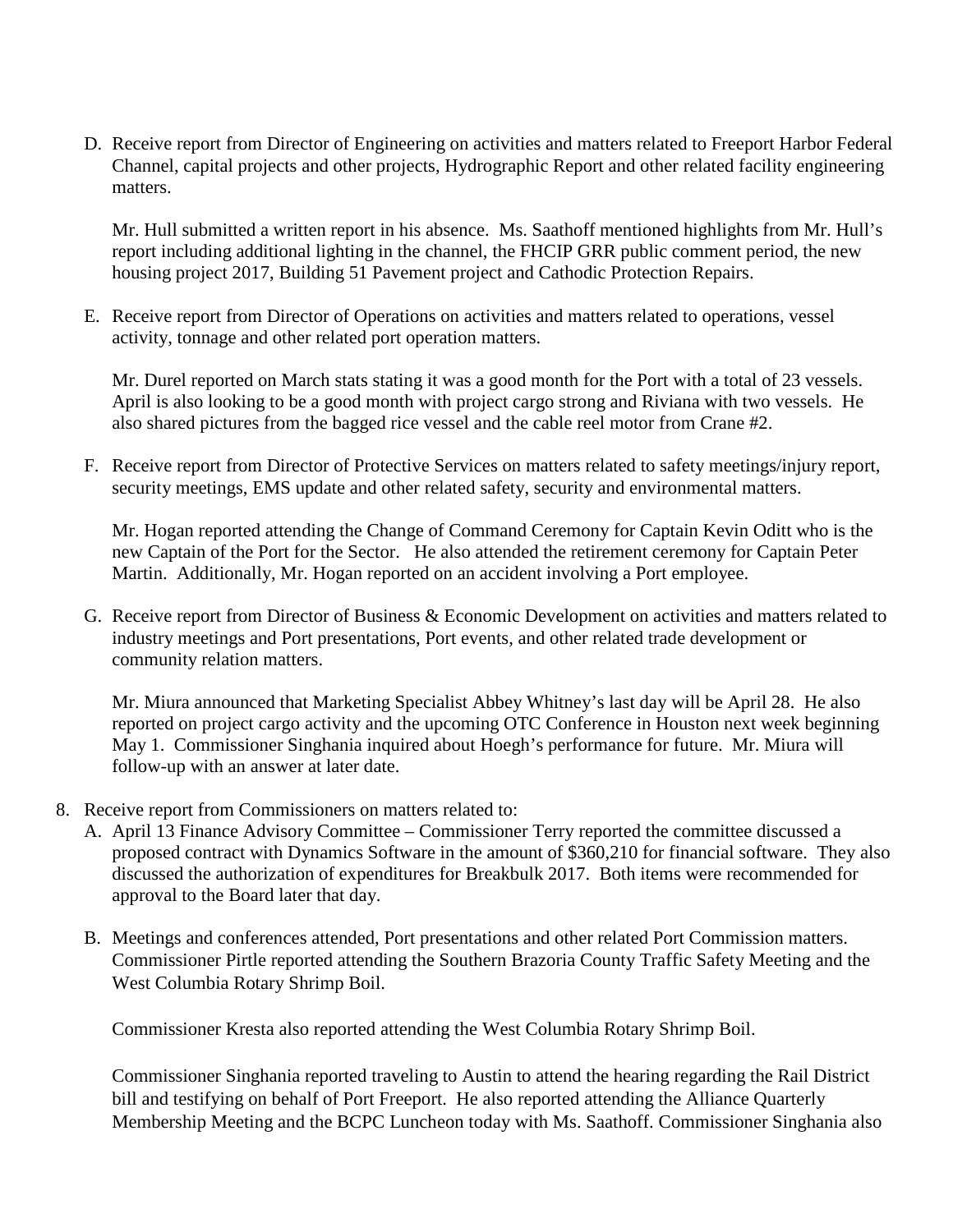reminded the Board of the workshop set for May 25 to be begin at 8:30-9:00 a.m. He asked the Board to please submit any items to be discussed to Ms. Saathoff so they may be included on the agenda.

9. Public Comment

There were no public comments.

At this time, Commissioner Singhania acknowledged Ms. Saathoff for her one year anniversary at Port Freeport as CEO.

10. Approval of financial reports presented for the period ending March 31, 2017.

A motion was made by Commissioner Terry to approve the report as presented by staff. The motion was seconded by Commissioner Hoss with all Commissioners present voting in favor of the motion.

11. Receive update from Freeport Terminals regarding their safety program.

Mr. Reuben Reimer with Freeport Terminals along with Cesar Escamilla gave a brief presentation to the Board regarding their updated safety program including what they have done to improve safety, practices implemented into their program and education for their employees.

12. Approval of a contract with McDonald Municipal and Industrial for the Cathodic Protection Repairs for an amount not to exceed \$1,378,469.00.

Commissioner Pirtle stated that Strategic Planning Advisory Committee met to discuss this contract which will protect Berths 1,2, 3 and 5. Ms. Saathoff added that the timing of the project will span a total of two fiscal year budgets, FY 2017 and FY 2018.

A motion was made by Commissioner Pirtle to approve the contract for an amount not to exceed \$1,378,469.00. The motion was seconded by Commissioner Hoss with all Commissioners present voting in favor of the motion.

13. Adoption of a resolution approving the acceptance of the Port's portion of proceeds received from high bidders on delinquent tax property held in trust by Brazoria County, Texas and authorizing the Chairman to join in conveyance to high bidders.

Ms. Saathoff read the account numbers included in the resolution exhibit adding that it is staff's recommendation to approve these offers.

A motion was made by Commissioner Terry approve the resolution. The motion was seconded by Commissioner Santos with all Commissioners present voting in favor of the motion.

14. Receive update from staff regarding the Brazoria-Fort Bend Rail District and the Brazoria-Fort Bend Nexus Group.

The last Rail District meeting was held April 21 in Richmond. Mr. Miura stated there is a link to view testimony given at the hearing in Austin April  $20<sup>th</sup>$  which he will distribute to the Board. In addition, Mr. Alan Clark gave a presentation and overview of the HGAC and TPC at the last Rail District meeting.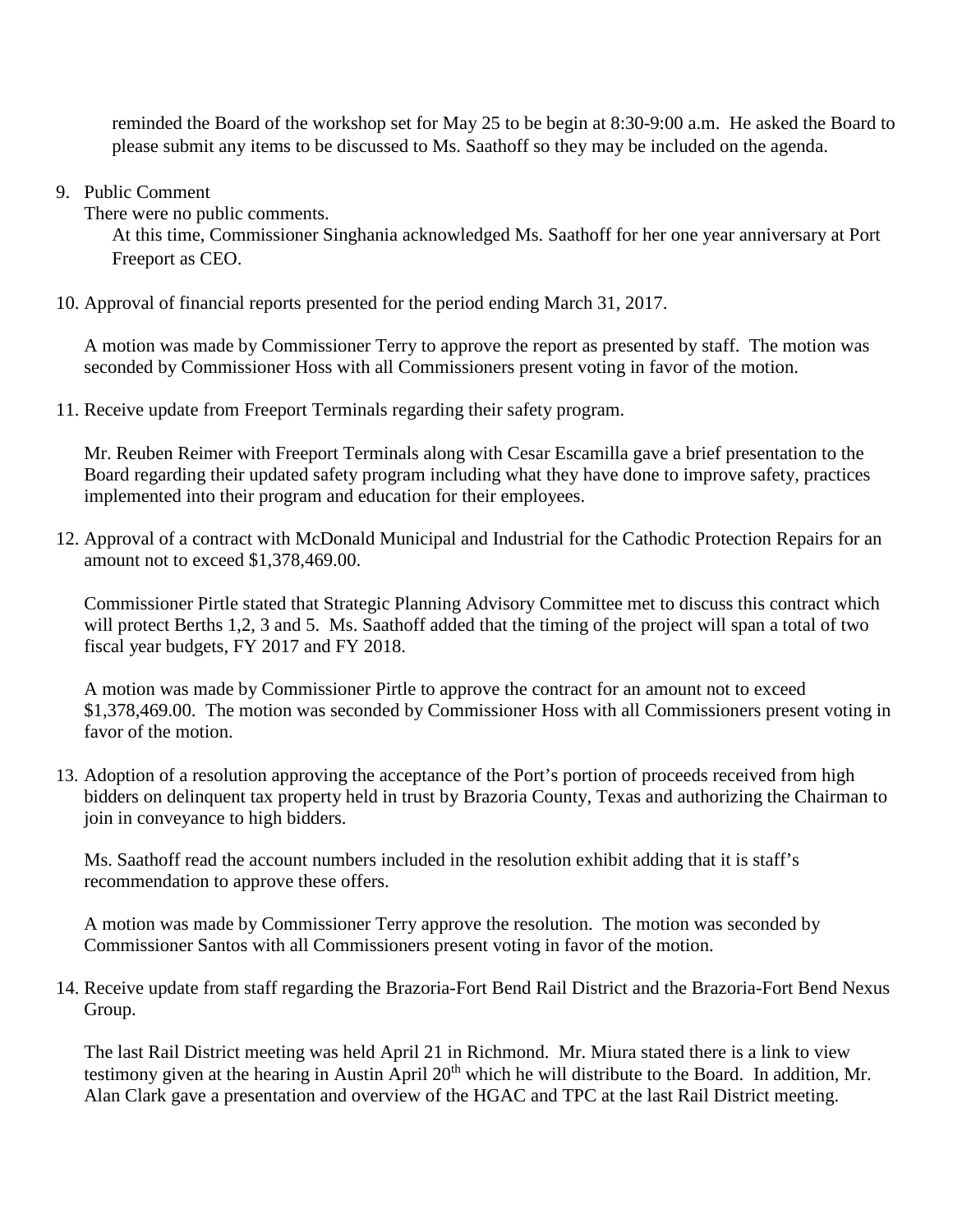Freese and Nichols will be giving a presentation to the Port at the first meeting in May. Mr. Miura also reported on the status of HB 2557.

- 15. EXECUTIVE SESSION in accordance with Subchapter D of the Open Meetings Act, Texas Government Code Section 551.001, et. seq., to review and consider the following:
	- A. Under authority of Section 551.071 (consultation with attorney) for discussion regarding:
		- 1. Consultation with attorney regarding a Purchase Contract in the amount of \$85,000.00 for property located at North Avenue G and North Avenue T.
		- 2. Consultation with attorney regarding the terms and conditions of a Lease Agreement between Port Freeport and Brazos River Fleeting.
		- 3. Consultation with attorney regarding legal matters associated with Open Records Request.
	- B. Under authority of Section 551.072 (deliberation of real property) for discussion regarding:
		- 1. The potential exchange, lease, or value of real property located at Port Freeport, including but not limited to Parcels 7, 8, 10, 26, and 37.
		- 2. The potential purchase, exchange, lease or value of real property located at Port Freeport, including but not limited to the real property located at and contiguous to Berths 1, 2, 5 and 7.
		- 3. Discussion regarding the potential exchange, lease or value of real property located in Freeport, Texas, including but not limited to the area known as the East End of Freeport and bordered by the following streets: FM 1495; East 2<sup>nd</sup> Street; Terminal Street and East 8<sup>th</sup> Street in Freeport, Texas.
		- 4. The potential exchange, lease, or value of real property located at Port Freeport, including but not limited to Parcels 4, 5, 6, 9, 14, 19, 27, 31, 34, and 38.
	- C. Under authority of Section 551.074 (deliberation of personnel matters) for discussion regarding:
		- 1. Discussion regarding the goals and performance of the Executive Director/CEO.

16. RECONVENE OPEN SESSION to review and consider the following:

17. Approval of a Purchase Contract in the amount of \$85,000.00 for property located at North Avenue G and North Avenue T.

Ms. Saathoff stated this contract is for the purchase of seventeen lots that will be used to build future swap houses for residents willing to enter an agreement. It is staff's recommendation to approve the contract in the amount of \$85,000.00.

A motion was made by Commissioner Hoss to approve the contract as recommended. The motion was seconded by Commissioner Kresta with all Commissioners present voting in favor of the motion.

*At this time, Commissioner Singhania announced that the next Board meeting will be held Wednesday, May 10th at 3:00 p.m.*